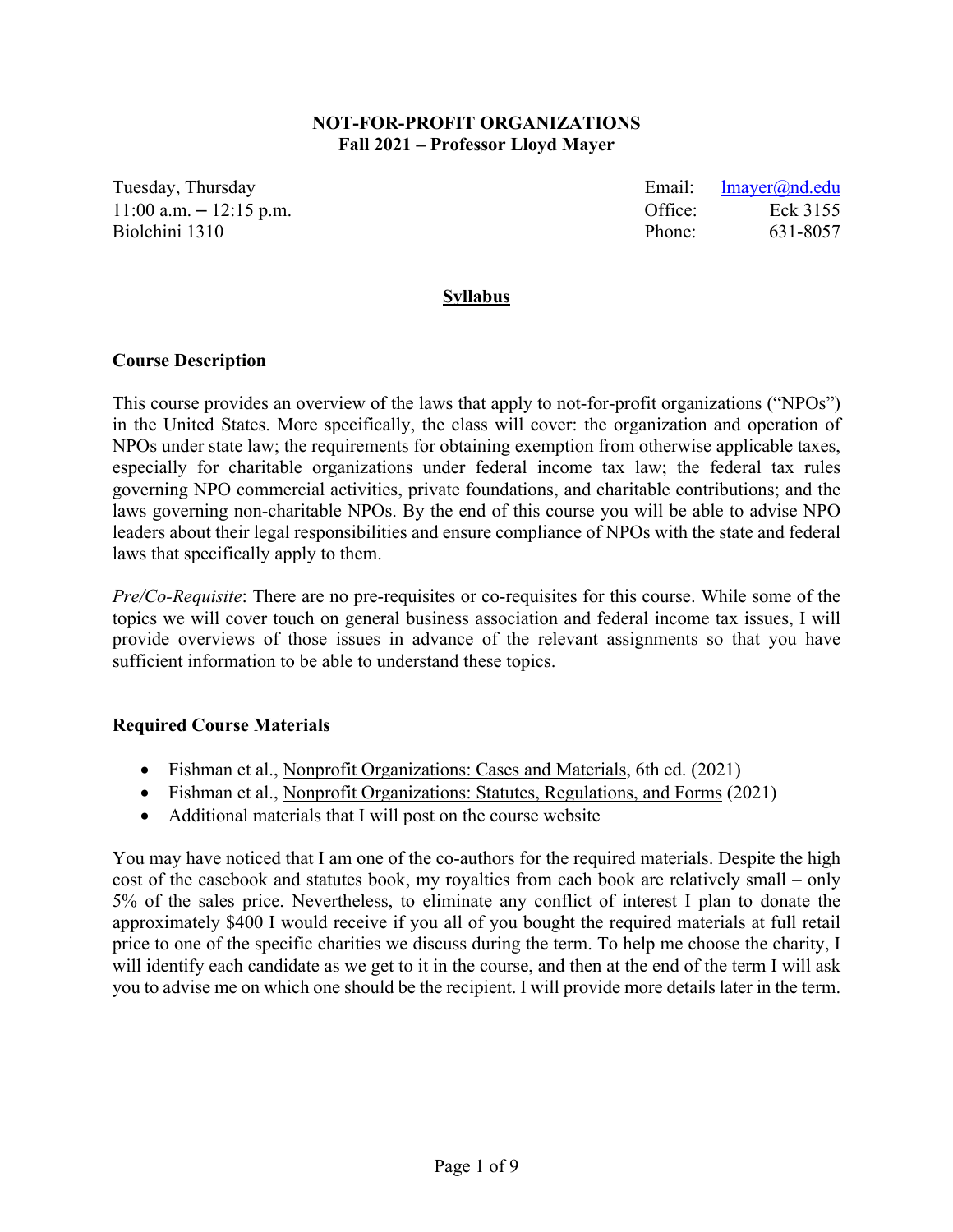## **Course Website: Sakai**

General course documents, handouts, IRS forms, class slides, and other materials will be posted on the Sakai website for this course.

## **Class Meetings: TuTh, 11:00 a.m. – 12:15 p.m., Biolchini 1310**

I need to cancel two of our regularly scheduled class meetings because I will be out of town. The cancelled class meetings are the ones scheduled for Tuesday, September 28th and Thursday, November 18th. The two make-up classes will be held on **Friday, October 1st** and **Monday, November 15th**. The times and locations of the make-up classes will be set after the add/drop period ends to minimize conflicts. The make-up classes will be recorded, and I will share the recording with the full class.

The review session will be during our regularly scheduled class meeting on Tuesday, December 7th. The review session will be recorded, and I will share the recording with the full class.

Please note that class recordings are considered copyrighted property owned by me as the instructor, as are other class materials not owned by another party. Therefore please do not share the recordings or any such class materials with anyone outside of the NDLS community.

## **Class Participation**

The class is divided into three panels. The panels have rotating responsibility for being "on call." Especially given the relatively small size of our class, all members of the on call panel should be prepared to answer questions and discuss the required reading for that day. Members of panels that are not on call for a given day are expected to have read the required readings and are free (and encouraged) to participate in the discussion. For the benefits of doing so, see **Final Examination & Grading** below.

If you are unable to prepare for a class when your panel is on call or will be unable to attend that class, please notify me by email  $(\text{lmayer@nd.edu})$  **before the class** (unless the reason is one that could not have been anticipated, such as a car accident on the way to campus). I will consider such absences or lack of preparation as excused if for one of the following reasons: family emergency; other emergency, such as a car accident; illness or other medical necessity; participation in other Law School curricular or co-curricular activities such as journal conferences, moot court competitions, and clinic hearings; or job interviews. Each student also has one "get out of class free" pass that they may use to excuse an absence or lack of preparedness when on call, again subject to you emailing me **before the class** to say you will be using your pass; if you use the pass, no explanation for the absence or lack of preparedness is required.

The three panels are assigned by the first letters of last names:

• Panel 1: A to F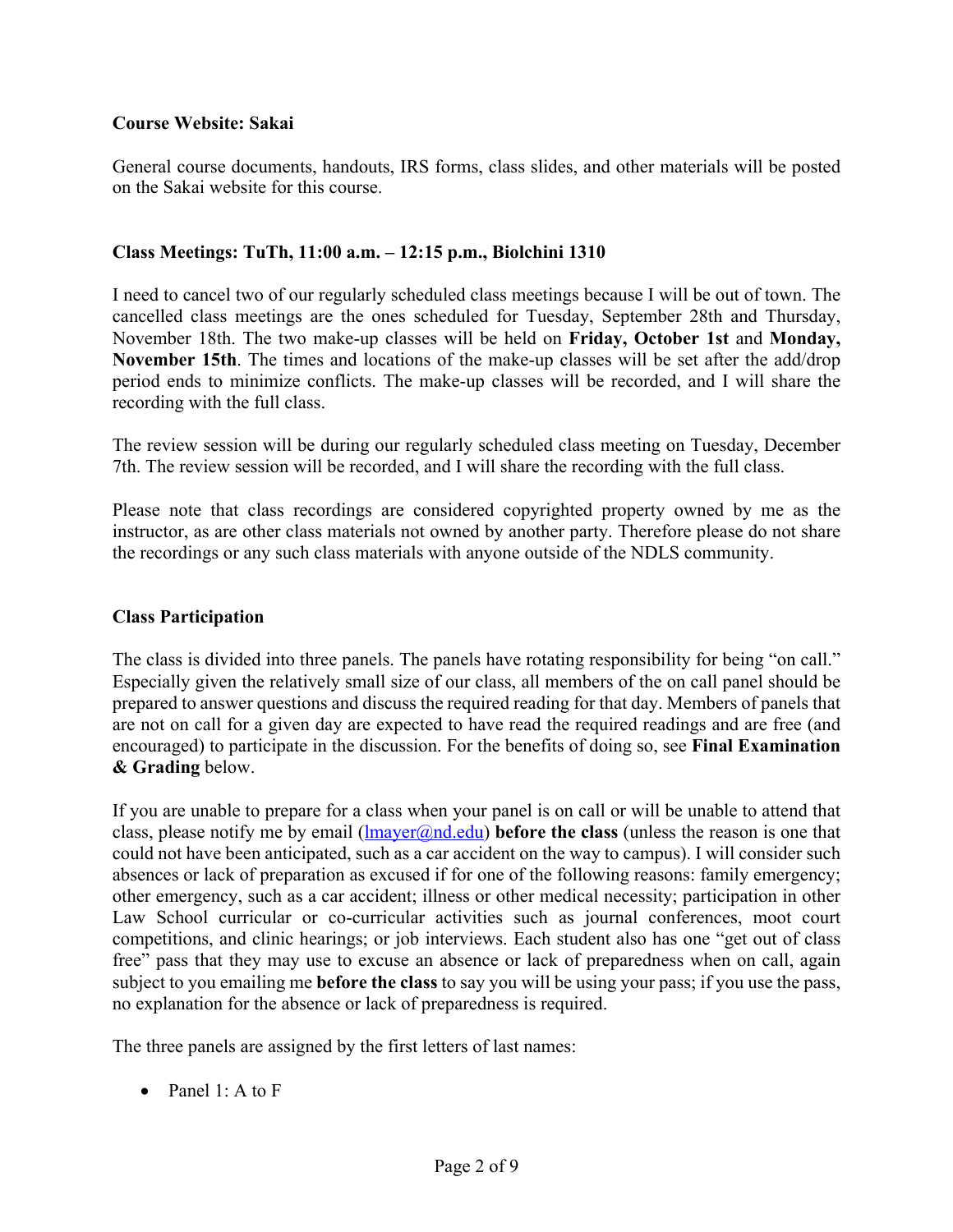- Panel 2:  $G$  to  $O$
- Panel 3: P to Z

I may adjust these assignments after the first week of the course if the panels become unbalanced because of students adding or dropping the course.

Panel 1 will be on call for the first class meeting. The full panel on call schedule is available on the course website. No panel will be on call for the review session.

## **Class Assignments**

The class assignments for the entire term are available on the course website. Please note the instructions at the start of the assignments list relating to materials you are asked to skim and to the problems we will cover in class. In addition to the materials listed in those assignments, I may provide occasional additional materials that I will distribute through the course website.

# **Final Examination & Grading**

Grading will primarily be based on a three-hour final examination. The final exam will be "open book" in that any materials, including electronic ones, may be used during the exam other than hard copy materials from the library.

Consistent quality class participation may increase your grade by one notch (*e.g.*, changing a B final exam grade to a  $B<sup>+</sup>$ ). Failure to be in class or prepared when your panel is on call may decrease your grade by one notch (other than excused absences and the one permitted pass; see **Class Participation** above). Multiple failures to be in class or prepared when your panel is on call may decrease your grade further, including possibly reducing it to a failing grade. Out-of-class discussions will not affect your grade.

# **Laptop Policy**

I allow the use of laptops during class both because grading in this course is based primarily on a final examination that can cover any of the many topics addressed in the course and because I provide some course materials electronically. But be aware that there is a growing body of research indicating that taking notes longhand may lead to improved learning as compared to taking notes on a laptop. See, e.g., Steven Eisenstat, A Game Changer: Assessing the Impact of the Princeton/UCLA Laptop Study on the Debate of Whether to Ban Law Student Use of Laptops During Class, 92 U. Det. Mercy L. Rev. 83 (2015); Pam A. Mueller & Daniel M. Oppenheimer, The Pen Is Mightier Than the Keyboard: Advantages of Longhand Over Laptop Note Taking, 25 Psychological Science 1159 (2014); Colleen P. Murphy et al., Note-Taking Mode and Academic Performance in Two Law School Courses, 68 J. Legal Educ. 207 (2019). You may therefore want to consider taking notes longhand instead of typing them on your laptop.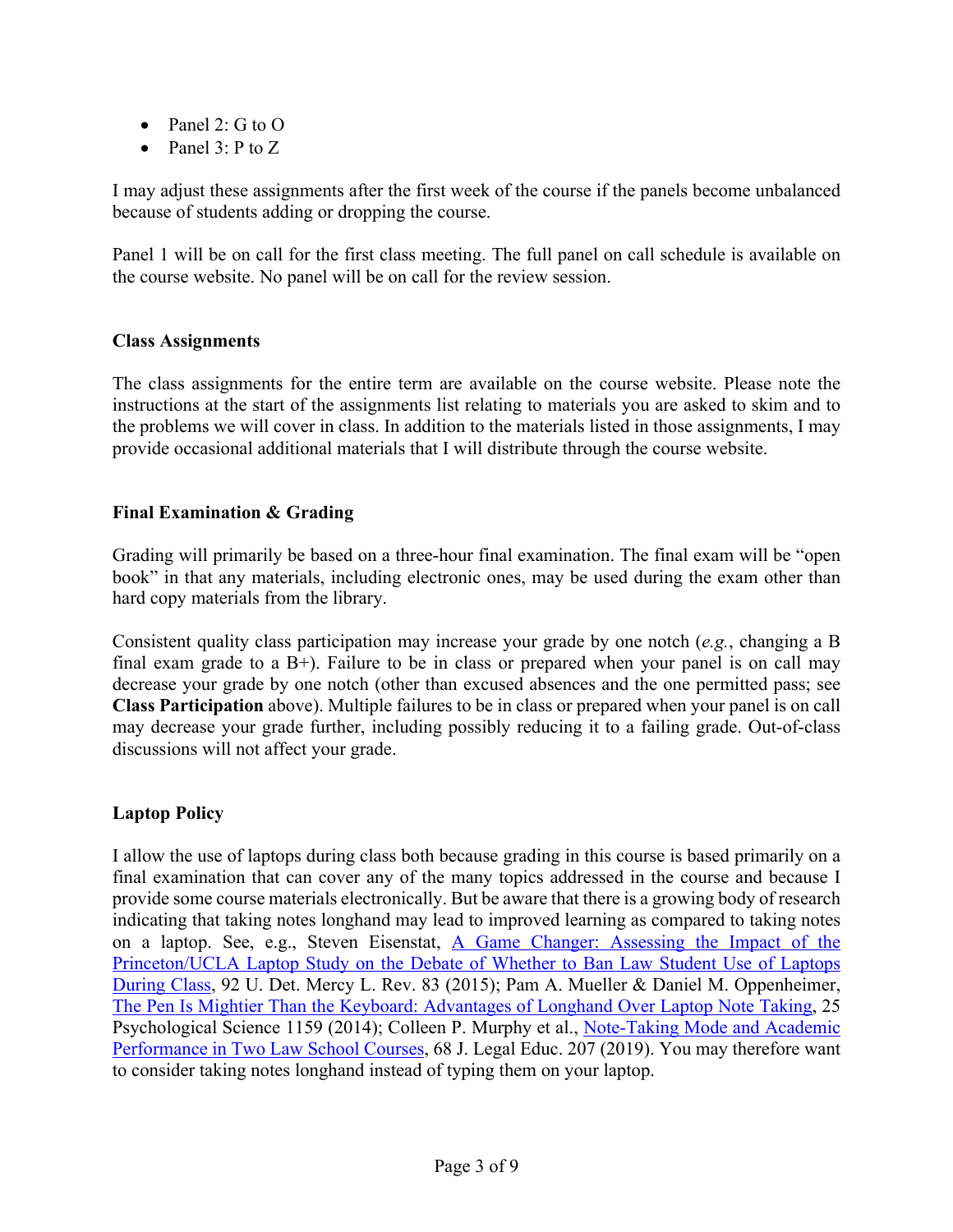You should also be aware that there is a growing body of research indicating that using laptops or other electronics to multitask while in class, such as for checking email, reduces comprehension for **both** the multitasker and those who can see their screen. See, e.g., Fari Sana et al., Laptop Multitasking Hinders Classroom Learning for Both Users and Nearby Peers, 62 Computers & Education 62 (2013). So while I believe it is not a good use of class time for me to attempt to stop such multitasking, please consider avoiding such multitasking to limit distractions for both yourself and your classmates.

# **Contact Information & Office Hours**

I am generally available to meet with students at any time that I am in the office (**Eck 3155**, in the third-floor suite nearest the elevator). In general, I expect to be in my office when classes are in session from at least 9:00 to 12:00 and 2:00 to at least 4:30 on weekdays, except for when I am teaching this class. The only dates on which I expect to be out-of-town this term when classes are in session and so not available are Wednesday, November 17th to Friday, November 19th.

If you would prefer to set a specific day and time to meet, please just email me.

# **Support for Student Mental Health at Notre Dame**

Law students are eligible to receive support from a variety of wellness resources offered by the University, including the Law School's dedicated Care and Wellness Consultant Stella Miller  $(stella.miller@nd.edu).$  You may schedule an appointment with her through www.calendly.com/stellamiller, or you may contact any other Care and Wellness Consultant if you prefer. Care and Wellness Consultants provide support and resources to students who are experiencing stressful or difficult situations that may be interfering with academic progress. Through Care and Wellness Consultants, students can be referred to The University Counseling Center (for cost-free and confidential psychological and psychiatric services from licensed professionals), University Health Services (which provides primary care, psychiatric services, case management, and a pharmacy), and The McDonald Center for Student Well Being (for problems with sleep, stress, and substance use). Visit care.nd.edu.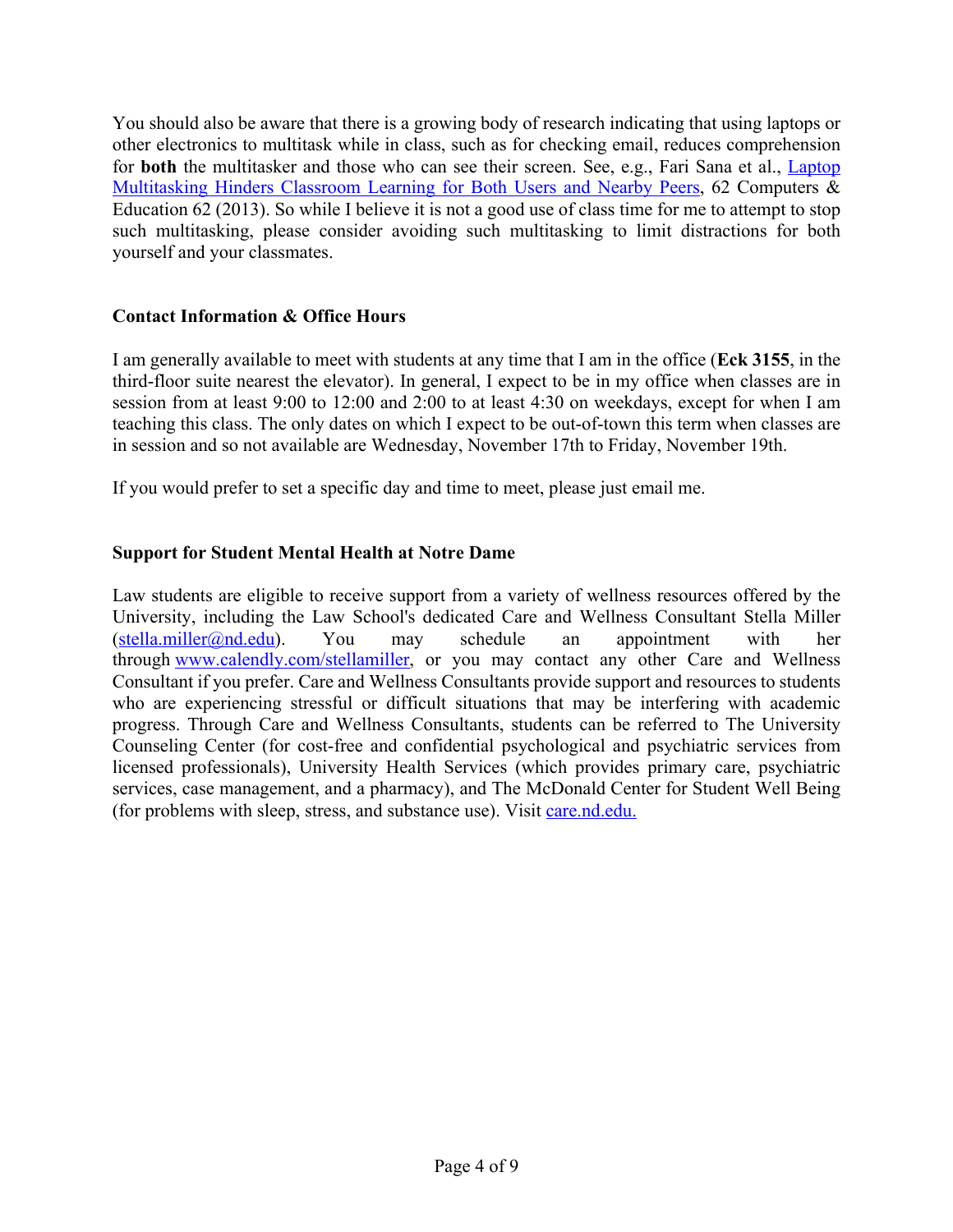## **NOT-FOR-PROFIT ORGANIZATIONS Fall 2021 – Professor Lloyd Mayer**

Tuesday, Thursday **Email:** letter and the Email: letter and the Email: letter and the Email: letter and the Email: letter and the Email: letter and the Email: letter and the Email: letter and the Email: letter and the Emai 11:00 a.m. – 12:15 p.m. Office: Room 3155 Biolchini 1310 **Phone:** 631-8057

#### **Assignments**

**Skimming**: When you are asked to "skim" a statute or regulation please read the headings to understand the statute or regulation's scope but rely on the casebook for the details. When you are asked to "skim" any other type of document, please review the document as an aid for understanding the casebook reading but you are not responsible for the details of the document.

*Problems*: Many casebook assignments include problems. The specific problems we will cover in class are identified in each assignment (*e.g.*, "including problems 3, 4 & 5 on p. 100"). You may skip the other problems; when we are skipping an entire set of problems, I have noted this fact. For the problems in Part Two (Organization and Operation), if the casebook says to apply the law of "your jurisdiction" please apply the assigned Illinois statutory sections or, in the absence of any assigned or applicable Illinois sections, the assigned New York statutory sections.

*Restatement*: Refers to Restatement of the Law, Charitable Nonprofit Organizations.

## **PART ONE: INTRODUCTION**

## **Tuesday, August 24th: Overview**

| <i>Fishman</i> : | $3-26$ , $30-45$ (including the problem on pp. 44-45)     |
|------------------|-----------------------------------------------------------|
|                  | <i>Selected</i> $\S$ s: Cal. Corp. Code $\S$ 5410 (p. 27) |
|                  | N.Y. Not-for-Profit Corp. L. $\S 515(a)$ (p. 79)          |
| Website:         | Syllabus (under General Course Materials)                 |

## **PART TWO: ORGANIZATION AND OPERATION**

#### **Thursday, August 26th: Formation**

| <i>Fishman</i> : | 49-68, 72-74, 77-78 (stop after Note 1), 79-81 (including all problems on |
|------------------|---------------------------------------------------------------------------|
|                  | pp. $62-63 & 81$                                                          |
|                  | Selected §§: Cal. Corp. Code §§ 5111, 5130, 7111 (pp. 9, 37)              |
|                  | Ill. Comp. Stat. ch. 805, $\S 105/103.05(a)$ (pp. 56-58)                  |
|                  | N.Y. Not-for-Profit Corp. L. §§ 201, 204, 402 (pp. 68-69, 71, 72-73)      |
|                  | Restatement §§ 1.01, 1.02 (p. 96)                                         |
|                  | skim Sample Articles of Organization, Bylaws, Trust (pp. 883-895)         |
| Website:         | Handout: Sample Organization Meeting Resolutions                          |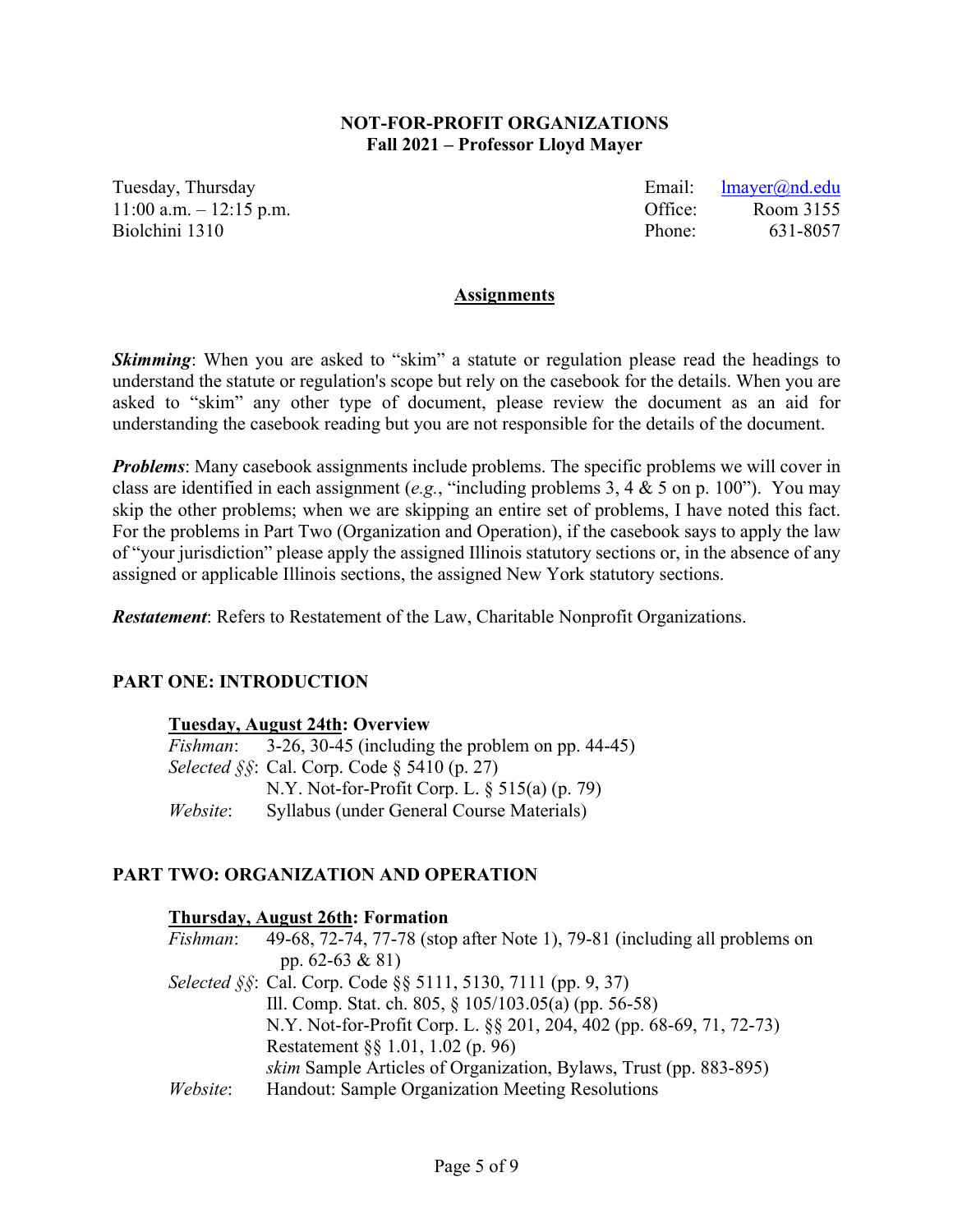## **Tuesday, August 31st: Cy Pres and Deviation**

*Fishman*: 81-100 (including problems 3, 4 & 5 on p. 100) *Selected §§*: Restatement §§ 3.02, 3.03, 4.03 (pp. 101, 102)

## **Thursday, September 2nd: Dissolution, Distribution of Assets, and Restructuring**

*Fishman*: 101-121 (including problems 1(c), 1(d), 2 & 3 on pp. 104-105)

*Selected §§*: Ill. Comp. Stat. ch. 805, § 105/112.16 (pp. 61-62) N.Y. Not-for-Profit Corp. L. § 513 (pp. 78-79) Restatement § 3.04 (pp. 101-102)

## **Tuesday, September 7th: Governance and the Duty of Care**

*Fishman*: 123-129, 135-138, 143-162 (including all problems on pp. 160-162)

*Selected §§*: Cal. Corp. Code §§ 5210, 5231 (pp. 10-11, 14-15) N.Y. Not-for-Profit Corp. L. § 717 (p. 89) Restatement §§ 2.01, 2.03, 2.05, 2.07, 2.08 (pp. 97, 98, 99)

## **Thursday, September 9th: The Duty of Loyalty and the Duty of Obedience**

- *Fishman*: 167-188 (stop at case), 194 (start at note 2)-201 (including problems (d), (e), (g) & (h) on pp. 197-198)
- *Selected §§*: Cal. Corp. Code § 5227 (pp. 13-14)

Ill. Comp. Stat. ch. 805, §§ 105/108.60, 108.80 (pp. 58-59, 61) N.Y. Not-for-Profit Corp. L. §§ 515(b), 715, 715-a, 716 (pp. 79-80, 84-87, 88) Restatement § 2.02 (p. 97) *skim* Sample Conflict of Interest Policy & Statement (pp. 896-900)

## **Tuesday, September 14th: Investment Responsibility and Enforcement**

*Fishman*: 201-237 (including problem (all parts) on pp. 218-219; skip the problem on p. 212)

*Selected §§*: Restatement §§ 2.04, 2.06, 5.01 (pp. 98, 99, 102-103) Uniform Prudent Mgmt. of Inst. Funds Act  $\S$ § 3 to 6 (pp. 126-130)

## **Thursday, September 16th: Regulation of Charitable Solicitation**

*Fishman*: 241-281 (including problem 1 (both parts) on p. 281)

# **PART THREE: TAX EXEMPTION**

| <b>Tuesday, September 21st: Rationale and Exemption Introduction</b> |                                                                       |  |
|----------------------------------------------------------------------|-----------------------------------------------------------------------|--|
|                                                                      | <i>Fishman</i> : 287-295 (stop at article), 301-302, 305-313, 553-557 |  |
|                                                                      | <i>Selected</i> $\S$ : I.R.C. $\S$ 501(c)(3) (p. 201)                 |  |
|                                                                      | Treas. Reg. § 1.501(c)(3)-1(a), (b), (c)(1) & (2) (pp. 448-449)       |  |
| Website:                                                             | <i>skim</i> IRS Form 1023 (under IRS Forms)                           |  |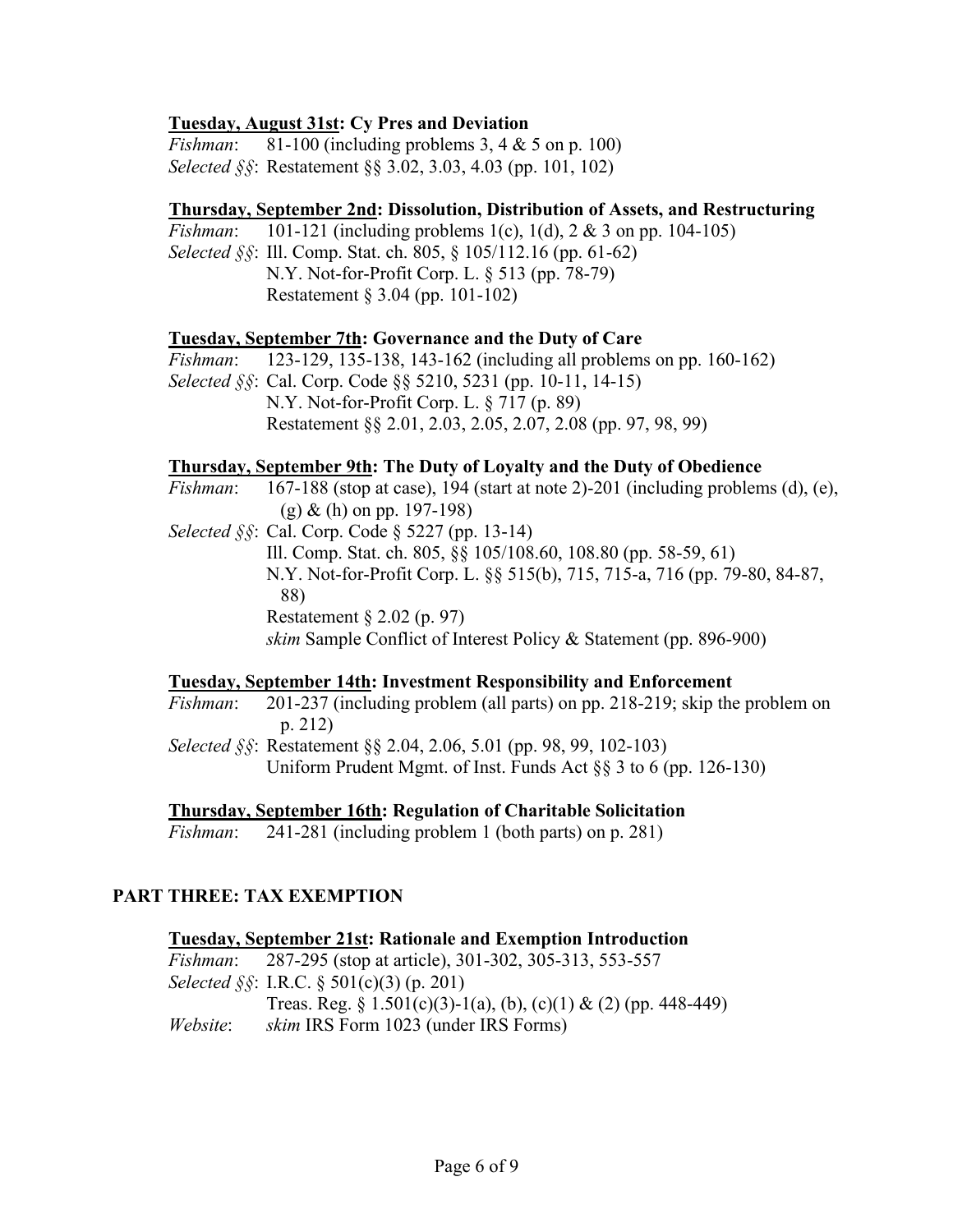# **Thursday, September 23rd: Charitable Exemption**

*Fishman*: 313-340 (including all problems on pp. 339-340) *Selected §§*: Treas. Reg. § 1.501(c)(3)-1(d)(2) (p. 510) *Website*: Handout: Saint Joseph Form 990 (excerpts; focus on highlighted items)

Tuesday, September 28th: NO CLASS

## **Thursday, September 30th: Public Policy Limitation**

*Fishman*: 367-396 (including all problems on pp. 395-396)

## **Friday, October 1st: Educational Exemption (MAKE-UP; TIME & LOCATION TBD)**

- *Fishman*: 396-415 (including all problems on p. 415) *Selected §§*: Treas. Reg. § 1.501(c)(3)-1(d)(3) (p. 449) I.R.C. § 4968 (pp. 341-342)
- *Website*: Handout: Notre Dame Form 990 (excerpts; focus on highlighted items)

## **Tuesday, October 5th: Religious Exemption**

*Fishman*: 415-433 (including all problems on p. 432-433)

## **Thursday, October 7th: Inurement, Private Benefit, and Intermediate Sanctions**

*Fishman*: 449-467 (skip case & following notes), 468-482 (including problems 1(a), 1(b), 1(c), 1(f), & 3 on pp. 480-481)

*Selected §§*: Treas. Reg. § 1.501(c)(3)-1(d)(1) (pp. 447-448) I.R.C. § 4958(a) to (c)(1)(B), (d) to (f)(6) (pp. 324-325, 326-328) I.R.C.  $\frac{24960(a)}{10}$  to (c)(4) (pp. 329-330)

# **Tuesday, October 12th: Limitations on Lobbying**

*Fishman*: 482-502 (including problems (a) & (e) on pp. 500-502) *Selected*  $\delta \$ : Treas. Reg.  $\delta$  1.501(c)(3)-1(c)(3)(i), (ii) & (iv), (v) (pp. 446-447) *Website*: *skim* IRS Form 5768 (under IRS Forms)

## **Thursday, October 14th: Political Campaign Limitations**

*Fishman*: 502-533, 537-543 (including all problems on pp. 542-543) *Selected §§*: Treas. Reg. § 1.501(c)(3)-1(c)(3)(iii) (p. 446)

Tuesday, October 19th & Thursday, October 21st: MID-SEMESTER BREAK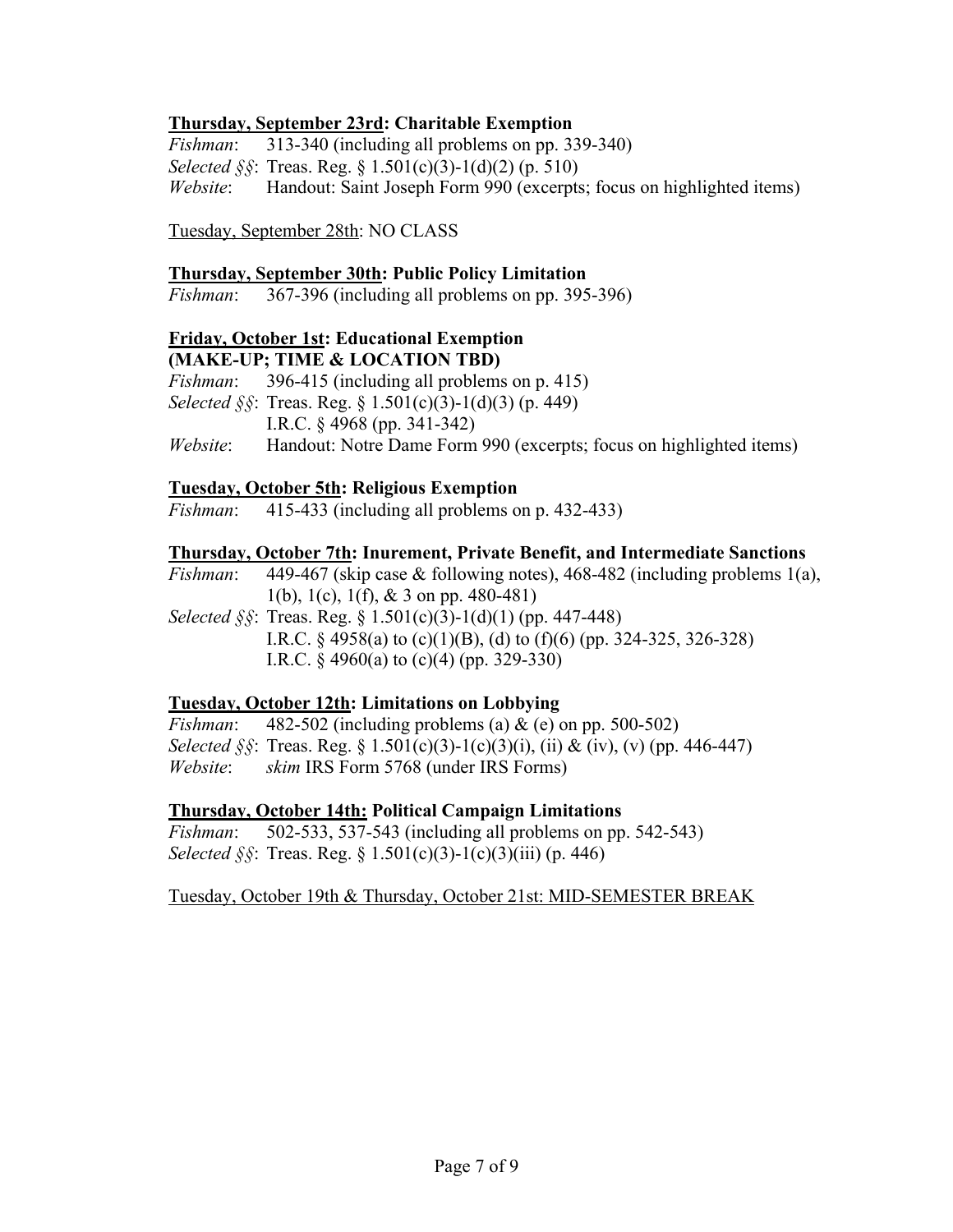# **PART FOUR: OTHER TAX ISSUES**

## *Commercial Activities and the Unrelated Business Income Tax*

## **Tuesday, October 26th: Commercial Activities**

*Fishman*: 575-598 (including all problems on pp. 597-598), 703-705 (including problem on p. 705)

*Selected §§*: Treas. Reg. § 1.501(c)(3)-1(e) (p. 451)

## **Thursday, October 28th: The Nature of an Unrelated Trade or Business**

*Fishman*: 598-599, 606-637 (including problems 1(a) thru (f) & 2(f) on pp. 635-637) *Selected §§*: Treas. Reg. § 1.513-1 (pp. 557-564)

## **Tuesday, November 2nd: Exclusions; Computation; Debt-Financed Income**

*Fishman*: 637-667 (thru note 1; including problem 1 (all parts) on pp. 643-644; skip the problems on pp. 658-659)

*Selected §§*: I.R.C. § 512(b)(1) to (5), (7) to (9) (pp. 233-235)

## *Private Foundations*

## **Thursday, November 4th: Introduction**

*Fishman*: 707-715, 720-732, 739-747 (including problems 1(a), (b) & (f) on pp. 745- 747), 774-775

*Selected §§*: I.R.C. §§ 170(b)(1)(A), 509(a) to (e) (pp. 167-168, 225-227)

*Website*: Handout: Gates Found. Form 990-PF (excerpts; focus on highlighted items)

## **Tuesday, November 9th: Self-Dealing, & Taxable Expenditures**

*Fishman*: 775 (Section D introduction only), 778-794 (including problems 1(a) thru (e) on pp. 793-794), 812-822 (including problems (a) thru (e)  $\&$  (i) on pp. 821-822)

*Selected §§*: I.R.C. §§ 4941, 4945, 4946(a)(1), (b) to (d) (pp. 291-295, 313-319)

## *Charitable Contributions*

# **Thursday, November 11th: Introduction & Policy Issues**

*Fishman*: 825-850

#### **Monday, November 15th: Basic Principles (MAKE-UP; TIME & LOCATION TBD)**

*Fishman*: 850-889 (including problems (a) thru (d) & (i) on pp. 888-889) *Selected §§*: I.R.C. § 170(a)(1), (c), (f)(8) (pp. 166-167, 173-174, 184-185)

## **Tuesday, November 16th: Noncash Contributions and Planned Giving**

*Fishman*: 890-920 (including problems 1(a) thru (g) on pp. 916-917)

*Website*: *skim* IRS Forms 8282, 8283 (under IRS Forms)